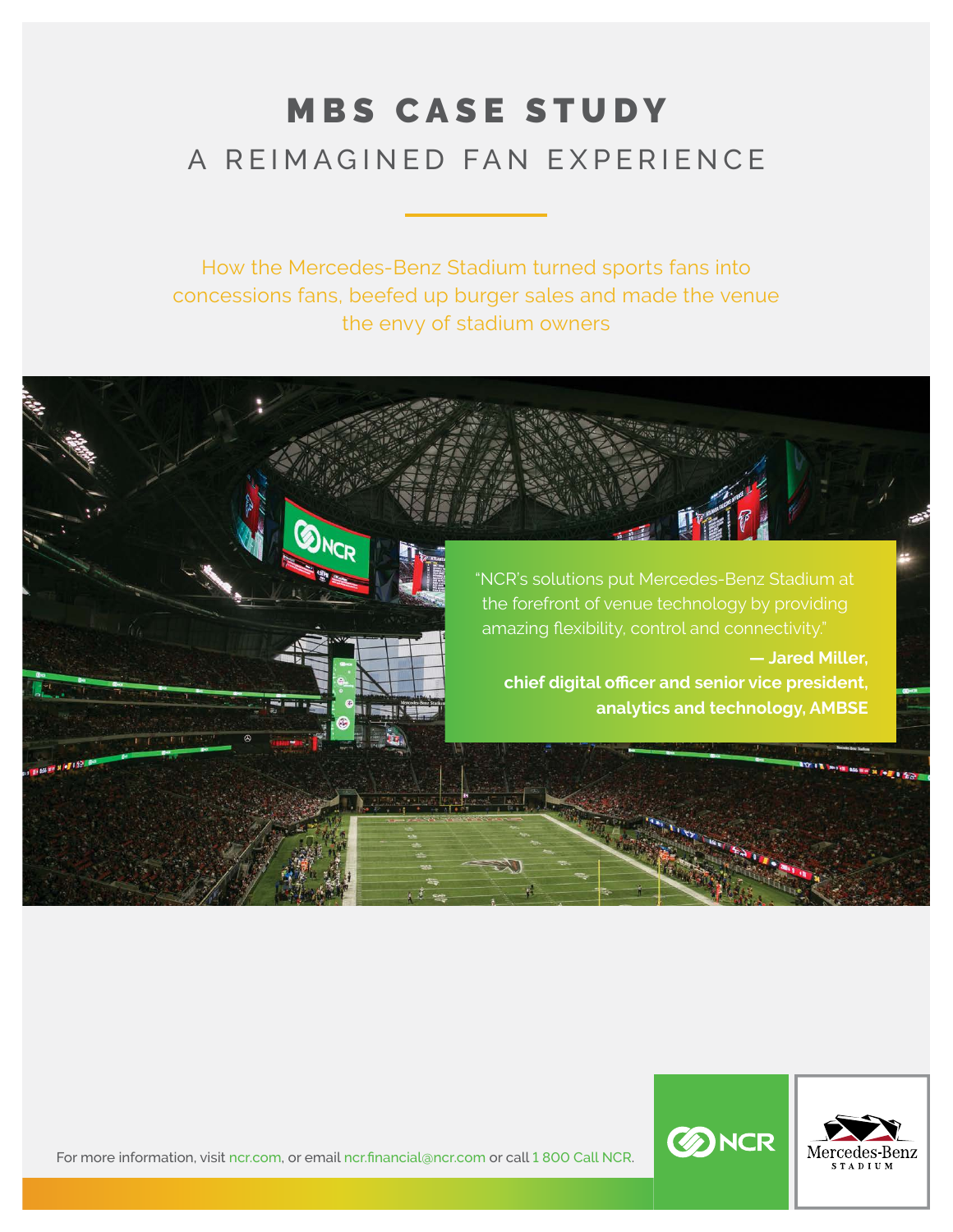

# KEY HIGHLIGHTS BACKGROUND

#### **Industry/Market:**

Stadiums and Venues

#### **Challenge:**

#### **Solution:**

- NCR Aloha
- NCR Venue Manager
- NCR Silver
- NCR Wayfinding
- 

#### **Results:**

- 
- 88% increase in merchandise sales over 2016.
- 92% of fans made a food and beverage purchase at MBS in 2017.
- Mercedes-Benz Stadium concessions ranked #1 by NFL and MLS fans for:
	-
	- Value for money
	- Speed of service
	-

Mercedes-Benz Stadium is home to the National Football League's Atlanta Falcons and Major League Soccer's Atlanta United, in addition to hosting many of the world's top sports and entertainment events including the 2018 College Football Playoff Championship game, the 2019 Super Bowl and the NCAA Men's Final Four in 2020.

# THE CHALLENGE

When the Arthur M. Blank Sports & Entertainment (AMBSE) team about the kind of experience they wanted to offer fans at the new Mercedes-Benz Stadium (MBS) in Atlanta, they knew it was important to make game day at the stadium affordable and accessible for families.

When it comes to stadium concessions, fans expect quality of product, value and variety, and speedy service. By offering favorite items from local Atlanta restaurants at great prices, AMBSE was betting more stadium guests would turn into concessions customers; but the demand would require the stadium to serve more food and drink to more guests.

For concessions associates, serving more guests means more stress on an already stressful day and hoping that POS systems, already pushed to capacity, will make it through the day—hardly ideal conditions for providing a superior fan experience.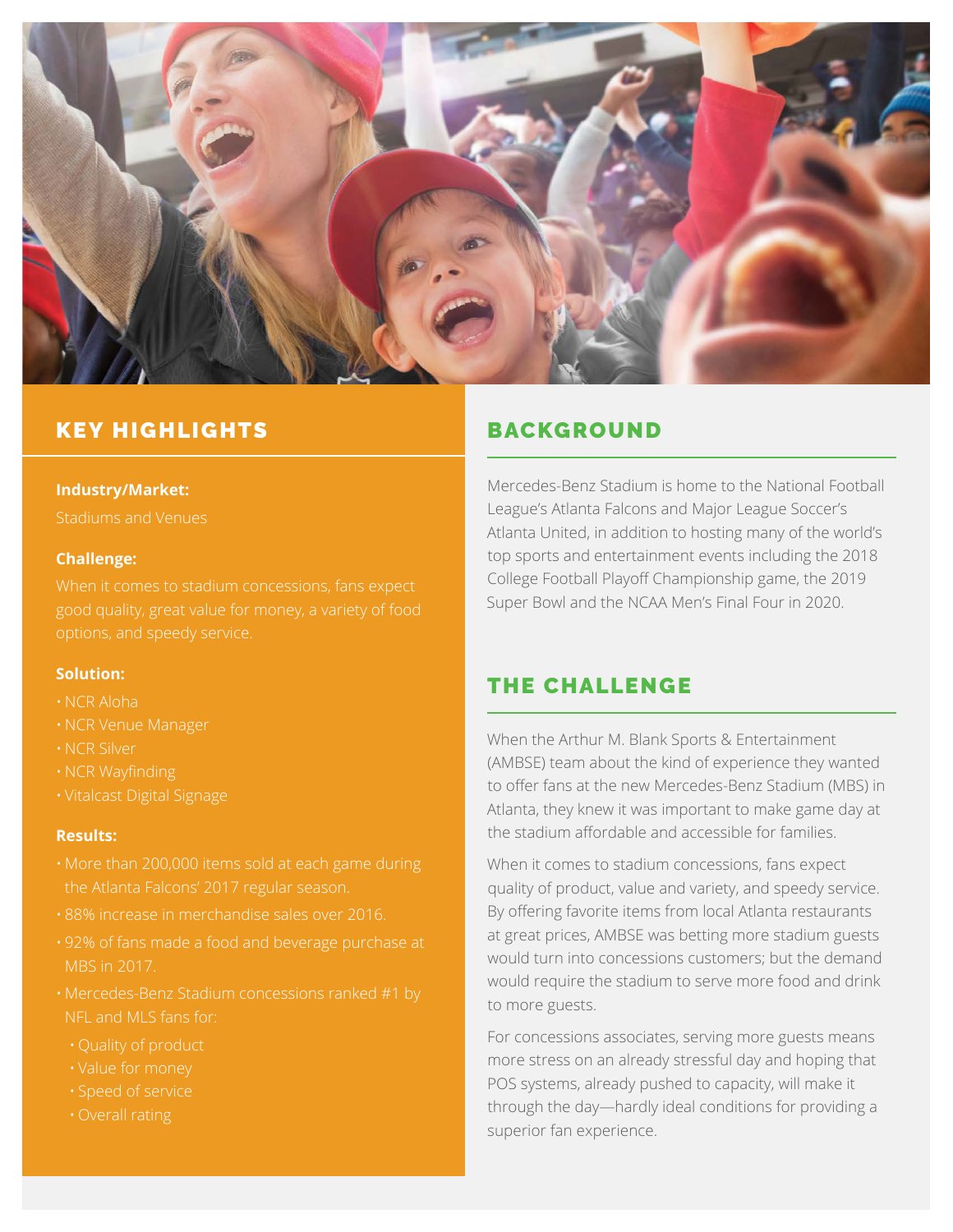

**"By partnering with NCR, we will ensure our fans and guests will have an unparalleled interactive and engaging experience, helping to make Mercedes-Benz stadium the marquee sports and entertainment venue globally."**

**– Jared Miller, chief digital officer and senior vice president, analytics and technology, AMBSE**

# ENGAGEMENT APPROACH

NCR believes experience is everything. Even with more than 130 years of experience helping businesses grow and transform, we never stop learning and innovating how to be a better partner in the spaces where commerce and technology meet.

Arthur M. Blank Sports & Entertainment approached us about their goal of delivering 21st century, world-class experiences to fans. With the capacity to serve more than 70,000 fans, this would require a robust and intuitive solution that went beyond the point of sale.



Memorable experiences happen when fans get to enjoy the kinds of interaction they'd choose for themselves. Whether that's ordering on a tablet in a suite, or buying food and drink at a concession or kiosk, interactions that build great memories reinforce positive brand affinity and turn customers into fans.

The roots of this challenge are in two broad areas: queue management and speed of service.

### **Queue Management**

Finding a place to eat among the burger joints, pizza places and favorite local restaurants is a good headache for fans to have. With NCR Wayfinding in the AMBSE mobile application, fans can get virtual help finding somewhere to eat and locate their seats. The app allows guests to favorite restaurants they enjoy, and rate and review them for other fans.

If you want to serve more people, the most obvious solution is to add POS terminals. The Mercedes-Benz Stadium boasts more than 750 POS terminals, 65% more than the Georgia Dome had.

The key to getting customers through the line quickly is creating a system where they don't have to get in line in the first place. NCR Silver, designed for smaller and mobile-first retailers, was deployed to help ring up customers at kiosks, enabling AMBSE to add more points of sale in more locations around the stadium.